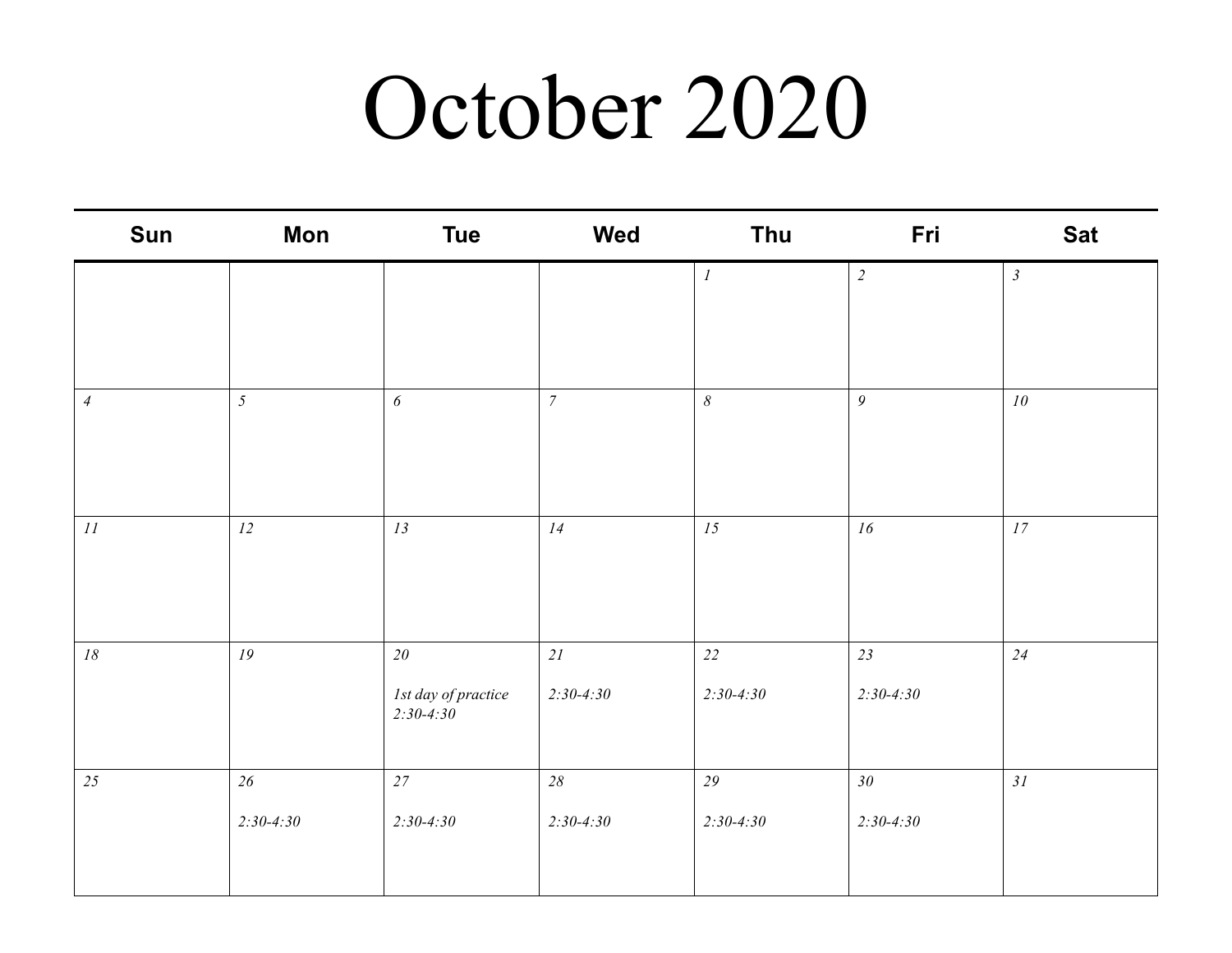## November 2020

| <b>Sun</b>            | Mon                          | <b>Tue</b>                         | <b>Wed</b>     | <b>Thu</b>                                | Fri         | <b>Sat</b>                 |
|-----------------------|------------------------------|------------------------------------|----------------|-------------------------------------------|-------------|----------------------------|
| $\mathcal{I}$         | $\overline{2}$               | $\mathfrak{Z}$                     | $\overline{4}$ | $\mathfrak{H}$                            | 6           | $\overline{7}$             |
|                       | $2:30-4:30$                  | $2:30-4:30$                        | $2:30-4:30$    | Game @ ET<br>No bus<br>Be $@$ ET $@$ 5:15 | Off         |                            |
| $\boldsymbol{\delta}$ | 9                            | 10                                 | II             | 12                                        | 13          | 14                         |
|                       | $2:30-4:30$                  | $2:30-4:30$                        | $2:30-4:30$    | Game Vs SW<br>Be in gym at 5:00           | Off         |                            |
| 15                    | 16                           | 17                                 | 18             | 19                                        | 20          | 21                         |
|                       | $2:30-4:30$                  | $2:30-4:30$                        | $2:30-4:30$    | Game @ CC<br>No Bus<br>Be @ CC 5:15       | $2:30-4:30$ | $NCC$ @ $WR$<br><b>TBA</b> |
| 22                    | 23                           | 24                                 | 25             | 26                                        | 27          | 28                         |
|                       | Game @ BC<br>Bus leaves 4:25 | Game VS. BG<br>Be in gym at $5:00$ | Off            | Off                                       | Off         |                            |
| 29                    | 30 <sup>°</sup>              |                                    |                |                                           |             |                            |
|                       | $2:30-4:30$                  |                                    |                |                                           |             |                            |